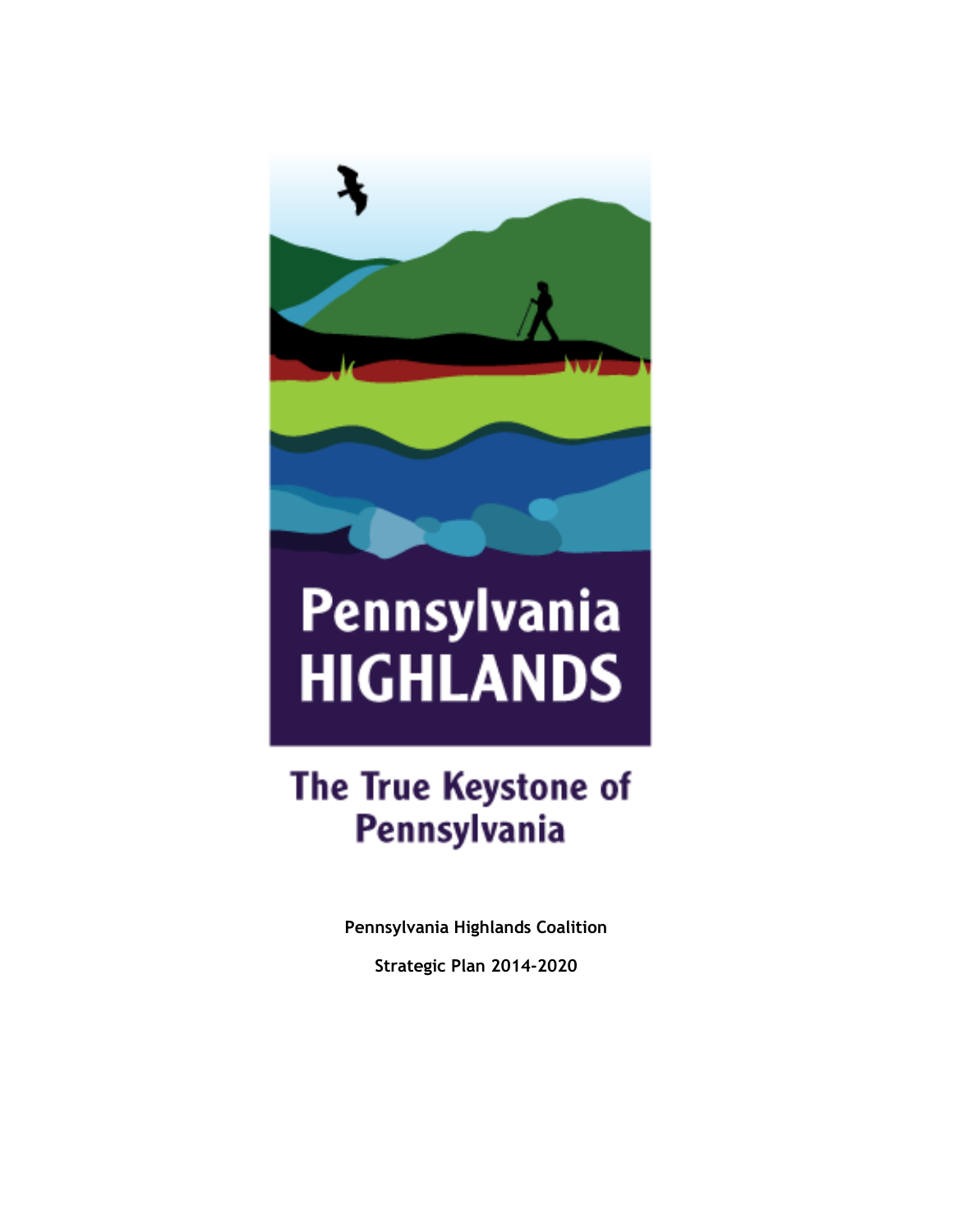## **Acknowledgements**

The Pennsylvania Highlands Coalition is coordinated by the Appalachian Mountain Club and is a committee of the Highlands Coalition, a four-state alliance working to protect important natural resources in the Highlands of Pennsylvania, New Jersey, New York, and Connecticut.

This project was financed with the assistance of the William Penn Foundation and by the Department of Conservation and Natural Resources, Bureau of Recreation and Conservation, Environmental Stewardship Fund.





## **About the Mid-Atlantic Highlands**

The Mid-Atlantic Highlands are the rugged foothills of the Appalachian Mountains. Forming a 3.5 million-acre forested greenbelt around Harrisburg, Reading, Allentown, New York City, and Hartford, this region stretches from northwestern Connecticut across the Hudson Valley of New York, through northern New Jersey and southeastern Pennsylvania, ending in the Micheaux State Forest of southcentral Pennsylvania. The Mid-Atlantic Highlands region is known for its large forests and parks, pristine streams and lakes, rich farmland, and cultural treasures. Congress designated the region "nationally significant" when it passed the Highlands Conservation Act in 2004. The Pennsylvania portion of the Mid-Atlantic Highlands covers roughly 1.9 million acres across 13 counties and is a statedesignated Mega–Greenway.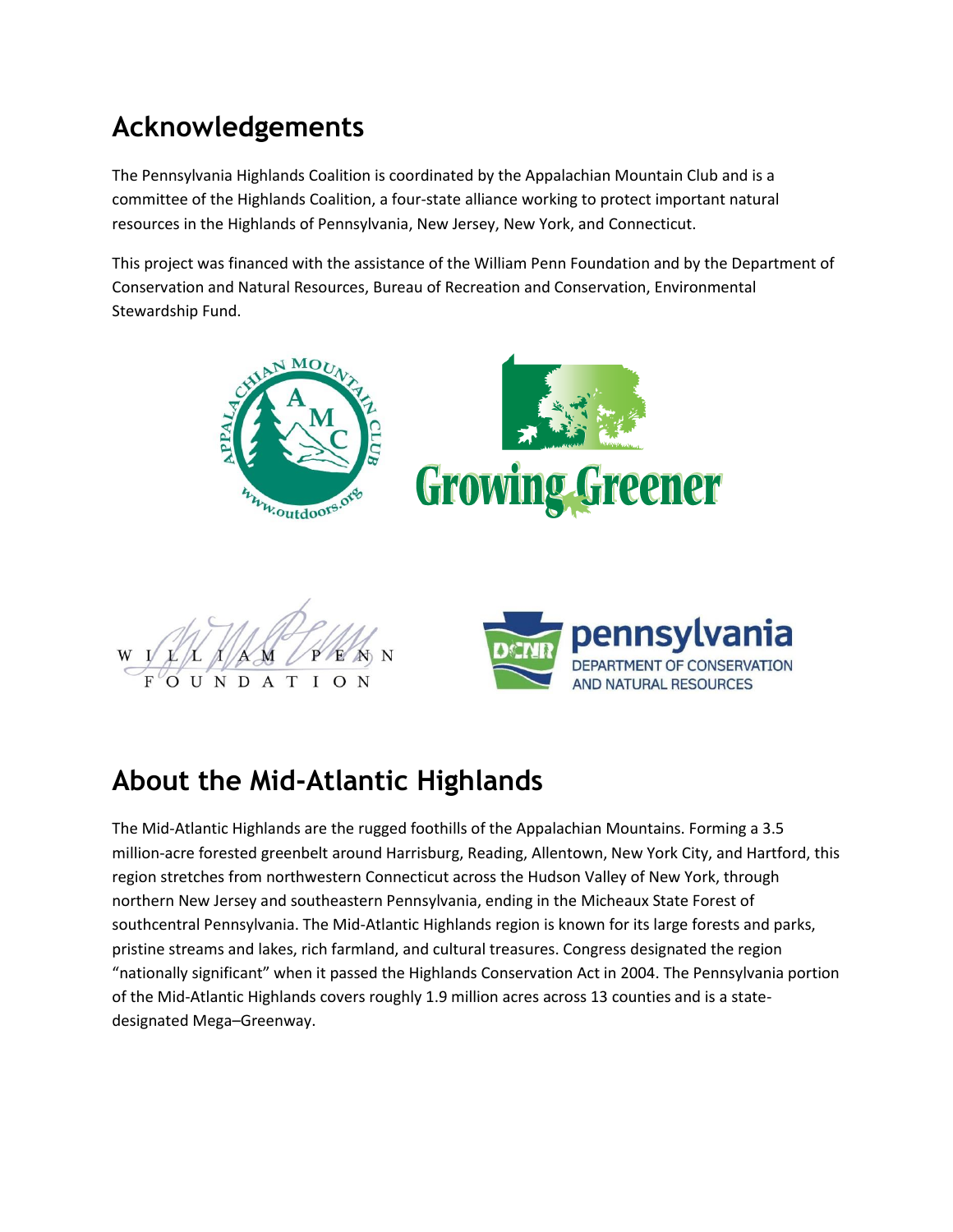## **Table of Contents**

| Introduction                           |  |   |         |
|----------------------------------------|--|---|---------|
| Strategic Plan                         |  |   | h       |
| Appendices                             |  |   | 10      |
| Appendix A - Coalition Accomplishments |  |   | 10      |
| Appendix B - Member Groups             |  |   | $12 \,$ |
| Appendix C - Map                       |  | . | 14      |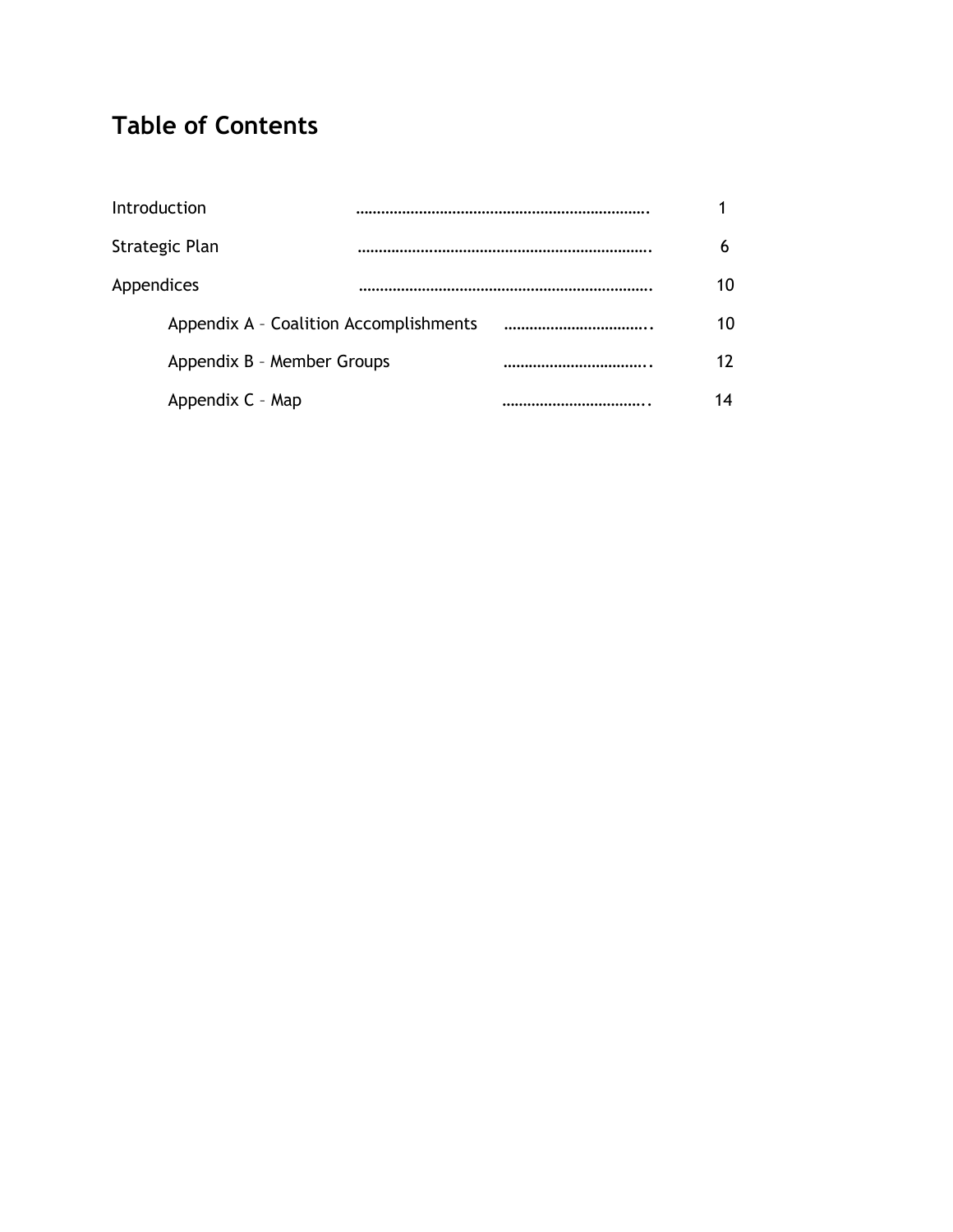## **Introduction**

#### **Our Vision**

The Pennsylvania Highlands Coalition is a diverse and effective public-private partnership conserving critical working and natural lands as well as natural resources and promoting the development and enjoyment of recreational trails in the Pennsylvania Highlands.

#### **Our Mission**

Our mission is to conserve and connect critical lands and natural resources across the Pennsylvania Highlands and to promote the recreational enjoyment of these resources.

#### **Coalition History & Achievements**

The Highlands Coalition was formed in 1988, growing out of work in New Jersey and New York by the New Jersey Conservation Foundation and others concerned about the future of New York's Sterling Forest and other lands in the region. The Coalition grew to four states with the inclusion of Pennsylvania and Connecticut and came to represent the entire Mid-Atlantic Highlands Region. Pennsylvania joined the effort in 2000 and was initially represented by Tom Kerr with Wildlands Conservancy. During this time, the PA Highlands were defined as the geologic extent of the Reading Prong. With the appointment of Tom Gilbert as executive director in 2002, the Highlands Coalition expanded its reach, sought more board members in Pennsylvania, and the Highlands Coalition - Pennsylvania Committee (PA Committee, now the Pennsylvania Highlands Coalition) was born. In 2004, following the completion of a regional greenway analysis, the Pennsylvania Highlands region was extended to the Maryland border and received a Mega-Greenway designation from Pennsylvania Department of Conservation and Natural Resources (DCNR).

Since 2002, the Pennsylvania Highlands Coalition has made meaningful progress towards our mission of conserving and connecting the critical lands and natural resources in the Pennsylvania Highlands, and promoting their enjoyment through outdoor recreation. These achievements, outlined in further detail in Appendix A, illustrate the many ways we have begun to reach, meet, and exceed our initial goals outlined in the 2008-2010 Strategic Plan. We have been growing and diversifying as a coalition, and now include over 30 member organizations. Through a successful marketing and branding exercise, as well as numerous press events and earned media coverage, we have improved recognition for our coalition's efforts. Through our efforts to solicit and advance federally-funded land conservation projects in the Pennsylvania Highlands region, we have now put 2.19 million dollars of Highlands Conservation Act money to work in Pennsylvania, leading to the protection of over 900 acres. We have also made significant progress towards a statewide designation of the Highlands that would include incentives for regional conservation tools. We have promoted open space conservation in mega-greenway "hubs" (sub-landscapes identified in the Pennsylvania Highlands Conservation Atlas) by providing access to the online Pennsylvania Highlands Information Center as well as to Conservation Assessments for the Sand Hills,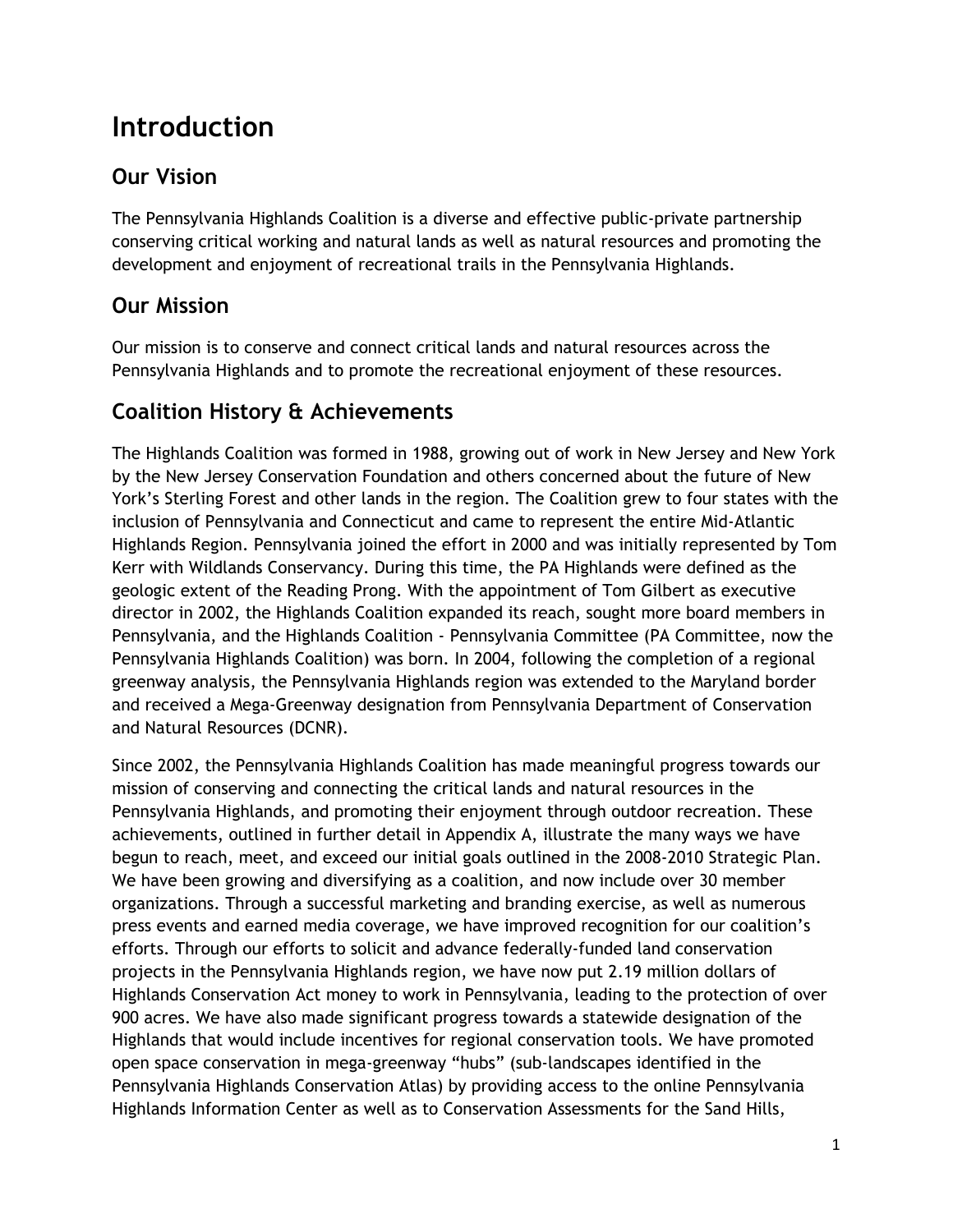Furnace Hills, and Conewago Mountains regions of the Pennsylvania Highlands. Overall, the protected acreage has risen from 149,808 or less than 8 % of the total 1.98 million acres of land in the region, in (2007) to 326,237 in 2013, or slightly more than 16% of the total land in the region in 2013.

#### **Core project areas**

During the planning process, the Pennsylvania Highlands Coalition has identified common natural, recreational, and cultural themes that define the Highlands region and shape our efforts. These include a unique industrial past, a complex network of multi-use trails for recreational use, fertile agricultural lands, outstanding bio-diversity, wooded uplands, and clean drinking water. In order to preserve and enhance these qualities, the coalition focuses our efforts on these four areas of work:

**Land conservation** – The Pennsylvania Highlands Coalition's private land trusts, conservation organizations, and public agencies work cooperatively to advance a shared conservation vision. The coalition serves as a think-tank where ideas about conservation can be discussed and developed collaboratively. Additionally, the coalition works to secure land conservation funding, including nominating projects through the federal Highlands Conservation Act, which funds the highest priority land conservation projects in the region.

**Regional and local trail planning** – The Pennsylvania Highlands features several local and regional trails such as the Appalachian Trail, the Horse-Shoe Trail, Schuylkill River Trail, the Delaware & Lehigh Trail, and numerous, popular trail networks in places like the Hopewell Big Woods and in the many state parks within the region. The PA Highlands Trail Network (PHTN) is a 300-mile trail network that will connect several trail systems across the entire Pennsylvania Highlands region.

**Conservation Landscapes –** Overlapping four state-identified Conservation Landscapes, the Pennsylvania Highlands Coalition collaborates within the Highlands region to advance the goals of these Conservation Landscapes by connecting communities and trails and furthering shared regional conservation and recreation goals (see Appendix C).

**Advocacy and Education**- The coalition is actively engaged in educating the public and decision makers about the Pennsylvania Highlands, its history, and its ecological significance. This includes working towards a state-wide recognition for the Pennsylvania Highlands region that may include incentives for regionally-based land conservation tools. We also produce educational materials and digital tools to promote and advance regional conservation.

#### **Organizational Profile**

The Pennsylvania Highlands Coalition is a public-private partnership focusing on landscapelevel conservation and recreational trails. Participating organizations include land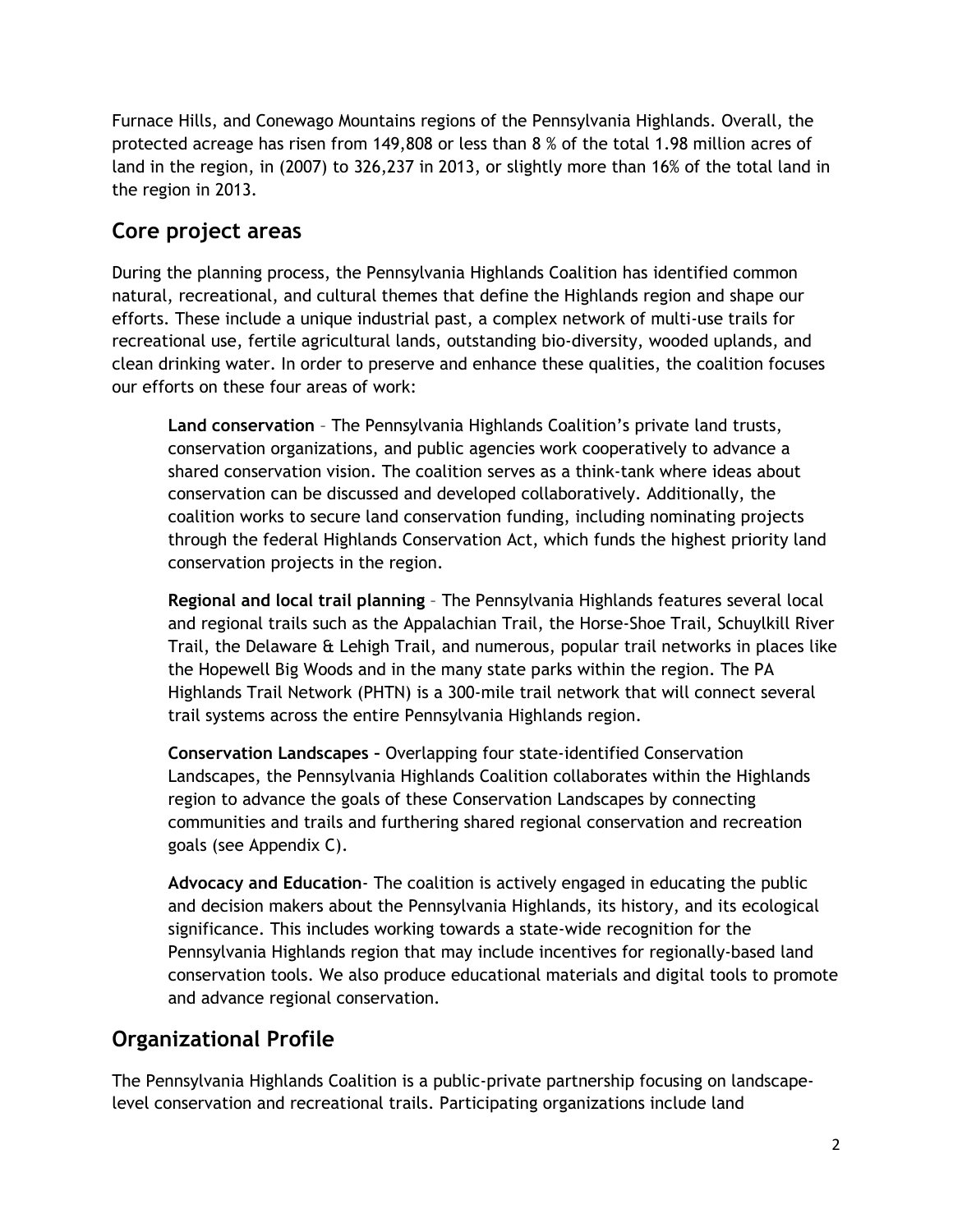conservancies, environmental non-profits, watershed associations, four Conservation Landscapes, recreation groups, and public entities like county planning commissions and the Department of Conservation and Natural Resources (DCNR). These groups share a strong commitment to the protection of the Pennsylvania Highlands region and to its promotion through education and advocacy. The Pennsylvania Highlands is recognized by DCNR as a Mega-Greenway and is also part of the federally-recognized four-state Highlands Region designated by the 2004 Highlands Conservation Act. This area is notable for its rich history, its wealth of agricultural and ecological resources, and for outstanding recreational opportunities. It is also a source of clean drinking water for millions of residents in urban areas of the Mid-Atlantic region. The Pennsylvania Highlands Coalition focuses on regional and resource-based conservation strategies that preserve land through a combination of methods including fee-simple acquisitions, easements, transfer of development rights programs, and trail planning and development.

Many of the participating groups represent distinct geographical areas within the Pennsylvania Highlands, such as the Schuylkill Highlands and South Mountain. It is important to note that there is also some geographical overlap between groups. For example a number of organizations represent landscapes included within larger Conservation Landscapes, and all of the member groups are united by an overarching DCNR Mega Greenway designation and the larger four state Highlands. Some participants, like the Lancaster County Conservancy, have been active members since the founding of the PA Highlands Coalition in 2008, while others, like the Lancaster Farm Trust, are relatively new to the group and provide valuable insight about how to increase our efficiency. The diversity represented by our members provides the coalition with a wealth of experiences and perspectives.

The Pennsylvania Highlands Coalition also serves as a think-tank where participants can discuss, develop and refine conservation policies and tools for use across a broad landscape. Several learning themes, such as a consideration of transfer of development rights programs (TDR), trails, water trails, and resource-based planning, have emerged from these discussions and informed our outreach to legislators and municipalities. In addition, we provide educational and advocacy tools that include factsheets, maps, hats, pins, stickers, and folders that are used in outreach across the landscape.

The success of the Pennsylvania Highlands Coalition depends largely on the open exchange of ideas, innovations, and challenges in land conservation through member participation in conference calls, online communications, and in-person meetings. Participation benefits the individual organizations that comprise the coalition by providing new opportunities for networking, learning, and mentoring. The coalition also provides support and technical resources internally by helping members to be efficient land conservators and stewards.

In addition, a sub-committee of the Coalition works to nominate a project each year to be considered for Highlands Conservation Act funding. This has ensured the success of critical projects, including the conservation of over 600 acres in the Oley Hills, an area near Reading, by the Berks County Conservancy.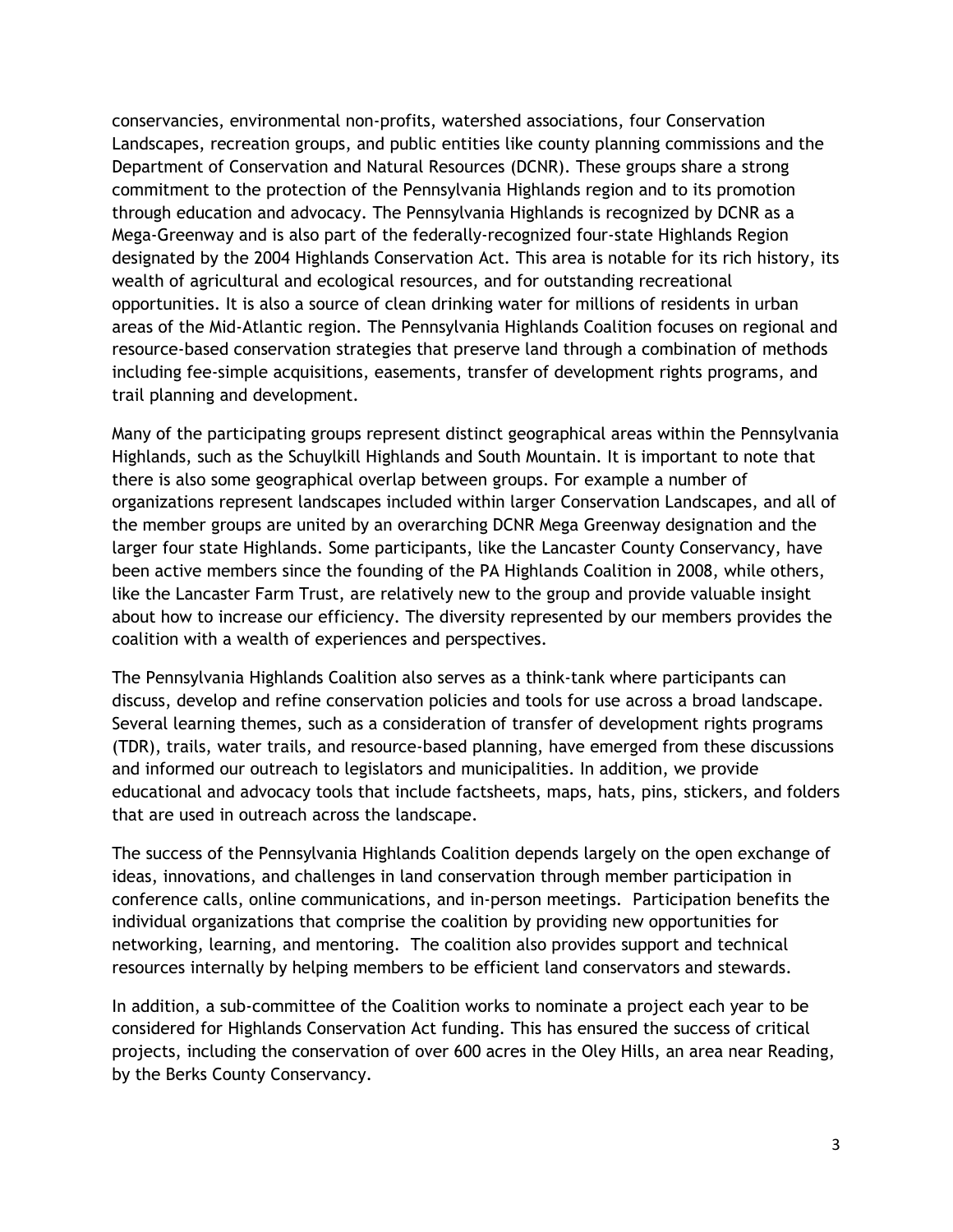#### **The 2008 Strategic Plan**

In 2006, the Pennsylvania Highlands Coalition (then referred to as the "PA Committee") undertook the creation of a Strategic Plan to "assist … in the advancement of strategies and policies to protect additional lands and watersheds … as well as to create a cohesive infrastructure for the PA Committee." Using funding provided by the William Penn Foundation, the AMC employed a consultant from the Institute for Conservation Leadership who worked closely with a subgroup of the Pennsylvania Highlands Coalition to identify coalition needs. The resulting plan, which guided coalition efforts from 2008-2010, outlined three major themes: recognition, outreach and collaboration, and structure. As the coalition has evolved, making considerable advancements in these three areas while becoming capable of addressing larger challenges and broader work themes, it became apparent that we needed to update our strategic plan to better reflect our current goals.

#### **Strategic Plan Methodology**

Prior to the drafting of the strategic plan for 2014-2020, the AMC spent several months gathering input from coalition members about coalition accomplishments (Appendix A) as well as input on the following questions:

- Where have we met or exceeded our goals?
- Where have we struggled to meet our original goals?
- What role does the coalition play within a broader landscape of other conservation initiatives in Pennsylvania?
- How does participation within the coalition benefit your organization, and how could it benefit more in the future?
- Which original goals no longer serve our mission, and which new goals should we add to the plan?

At an October 11<sup>th</sup>, 2013 meeting of the Pennsylvania Highlands Coalition at the Clarence Schock Memorial Park at Governor Dick in Mount Gretna, Pennsylvania, participants voiced a commitment to a greater focus on measurable, numeric goals, specifically around land conservation, that we could work towards in the upcoming years. To establish goals that were both realistic and challenging, AMC looked at the acres preserved from 2007 to 2013. The number of acres preserved in a 2007 snapshot of the PA Highlands was 149,808, or slightly less than 8% of the total land in the region,<sup>1</sup> and the same number in 2013 was 326,237, or slightly more than 16% of the total region.<sup>2</sup> After comparing this with the numbers of acres preserved

l 1 Appalachian Mountain Club, *The Pennsylvania Highlands Greenway Planning Project: A Tool for Land Protection in the Pennsylvania Highlands* (2007) page 3.

 $^2$  The Pennsylvania Highlands Conservation Information Center, accessed January 10, 2014, http://henri.newark.rutgers.edu/phcic/index.html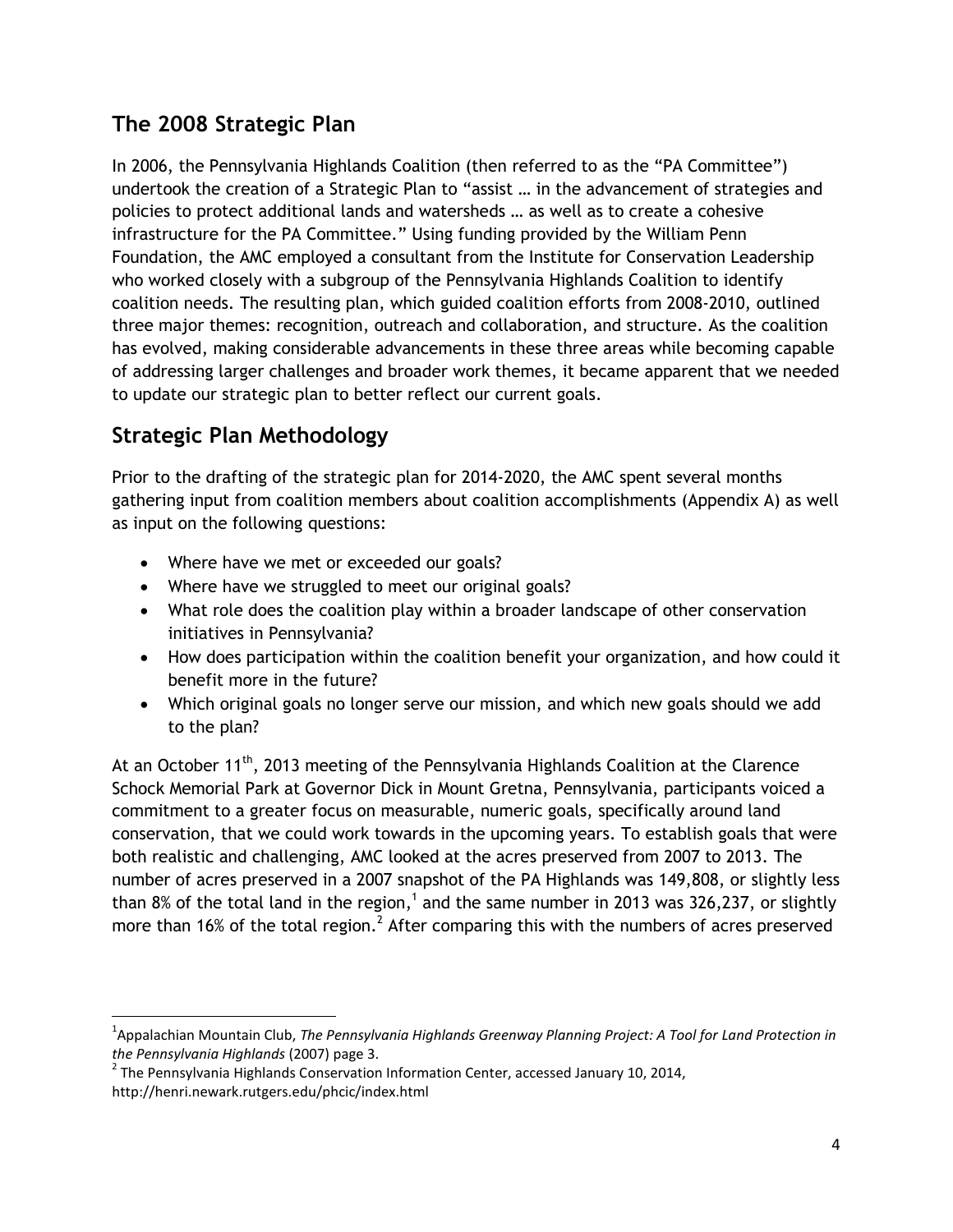by our individual members, $3 \text{ we decided in February 2014 that an additional 100,000 acres}$ was a robust, attainable goal for our coalition to reach by the year 2020.

AMC used those numbers and the narrative responses to other questions as a framework to review the original strategic plan and to develop a new plan that would support our coalition's mission as we work to conserve and connect critical lands and natural resources across the Pennsylvania Highlands and to promote the recreational enjoyment of these resources during the years 2014-2020.

 $\overline{a}$ 

 $3$  This number was based on individual annual reports as well as data found on ConservationTools.org. Annual report numbers show total acreage protected since each organization was founded, generally much longer than the existence of the PA Highlands Coalition. For that reason, the resulting number – 142,013 – represents a much longer period of time than the six years that our strategic plan covers.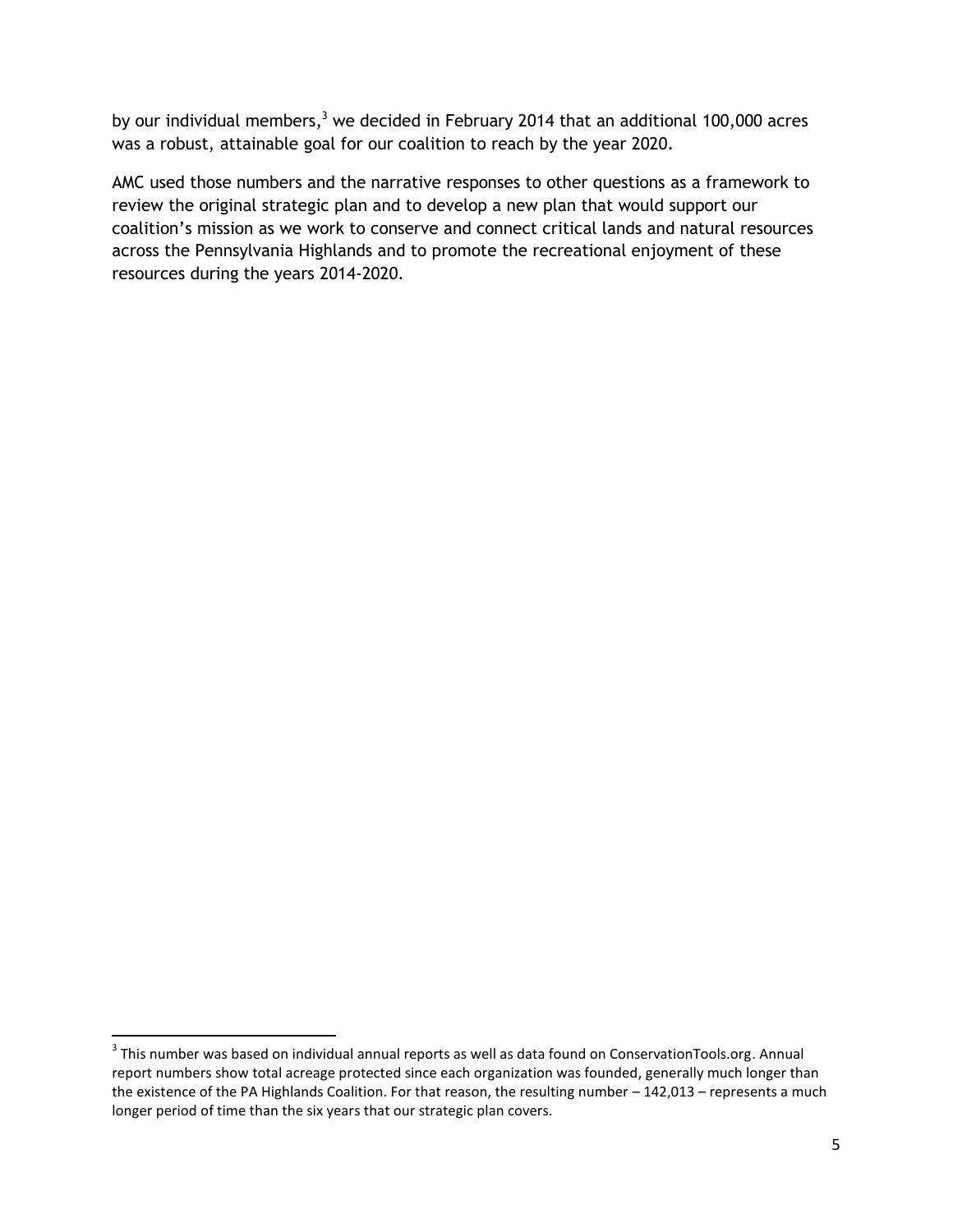### **Pennsylvania Highlands Coalition Strategic Plan – 2014-2020**

| <b>Project area</b>      | Goal                                                                                                                                                                              | <b>Strategy</b>                                                                                                                                                                                                                                |
|--------------------------|-----------------------------------------------------------------------------------------------------------------------------------------------------------------------------------|------------------------------------------------------------------------------------------------------------------------------------------------------------------------------------------------------------------------------------------------|
| <b>Land conservation</b> | Ensure that state and local land-use decision-<br>makers are protecting the Pennsylvania<br>Highlands.                                                                            | Work on achieving a state-wide designation of the<br>Pennsylvania Highlands region paired with<br>innovative conservation tools and incentives.                                                                                                |
|                          |                                                                                                                                                                                   | Reach out to local municipalities for support.                                                                                                                                                                                                 |
|                          |                                                                                                                                                                                   | Confirm support from the 200 municipalities in the<br>Pennsylvania Highlands region.                                                                                                                                                           |
|                          | Protect an additional 1,800 acres of<br>Pennsylvania Highlands land using federal<br>funding.                                                                                     | Obtain federal Highlands Conservation Act funding<br>and work with partners to secure two significant<br>conservation projects, totaling 300 acres or more,<br>annually, resulting in 1,800 newly-protected acres<br>of land by the year 2020. |
|                          | Collectively, protect an additional 100,000<br>acres from development to bring the total<br>protected acreage to 426,237, and to foster<br>stewardship of those lands and waters. | Support innovative conservation approaches like<br>transfer of development rights programs,<br>municipal zoning, and regional planning to help<br>conserve land.                                                                               |
|                          |                                                                                                                                                                                   | Support coalition members in their work to protect<br>an additional 100,000 acres.                                                                                                                                                             |
|                          | Provide accurate and up-to-date data on land<br>conservation in the region.                                                                                                       | Continue updates to the PA Highlands Information<br>Center to include information on all newly<br>conserved lands.                                                                                                                             |
|                          |                                                                                                                                                                                   | Continue promoting Highlands conservation and<br>recreation through the Hike the Highlands blog.                                                                                                                                               |
|                          |                                                                                                                                                                                   | Report data on lands newly preserved using federal<br>funding from 2014-2020.                                                                                                                                                                  |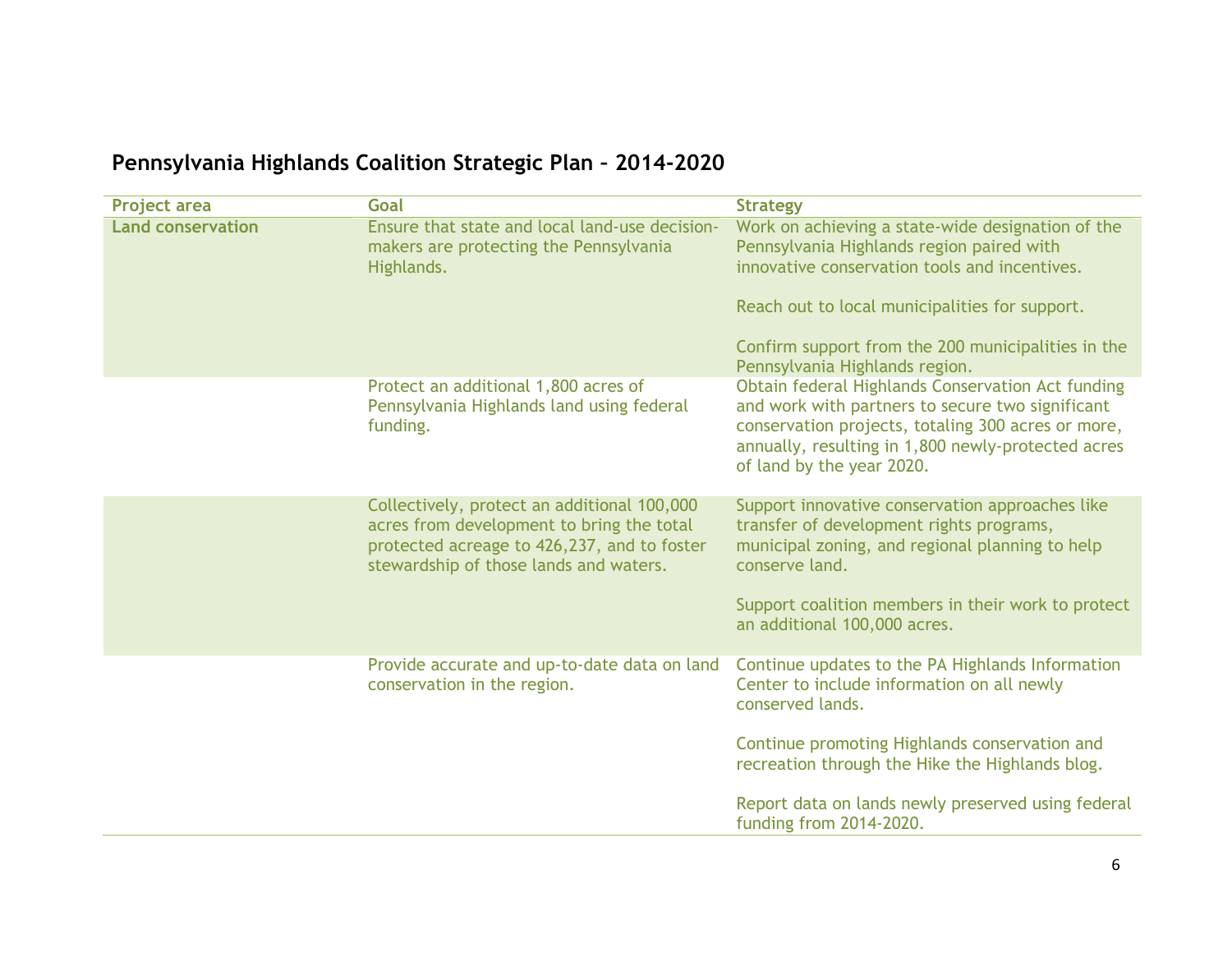| <b>Coalition building and</b><br>support                                 | Represent a broad and diverse coalition and<br>lead the way for conservation in the<br>Highlands region.                                                                                                                                           | Reach out to land trusts, trail stewards, and<br>conservation groups to invite them to participate<br>in the Coalition.<br>Continue to hold quarterly meetings of the<br>Coalition.                                                |
|--------------------------------------------------------------------------|----------------------------------------------------------------------------------------------------------------------------------------------------------------------------------------------------------------------------------------------------|------------------------------------------------------------------------------------------------------------------------------------------------------------------------------------------------------------------------------------|
|                                                                          |                                                                                                                                                                                                                                                    | Recruit two new member groups to the coalition<br>each year and maintain communications with<br>current member organizations.                                                                                                      |
|                                                                          | Ensure members have the capacity to be<br>effective stewards and advocates for the<br>Highlands.                                                                                                                                                   | Continue developing stable and diverse funding<br>sources for the coalition and its members.                                                                                                                                       |
|                                                                          | Work together as an effective force for<br>conservation in the Pennsylvania Highlands                                                                                                                                                              | Nurture collaborative internal and external<br>relationships to promote conservation.                                                                                                                                              |
|                                                                          | Continue to influence, support, and benefit<br>from Highlands Coalition policy goals and to<br>strengthen our relationship with the<br><b>Highlands Coalition.</b>                                                                                 | Participate in four-state Highlands Coalition<br>meetings and maintain communications with the<br>other committees in New York, New Jersey, and<br>Connecticut.                                                                    |
|                                                                          | Lead the way in Pennsylvania for innovative<br>conservation practices.                                                                                                                                                                             | Continue to serve as a think-tank where member<br>groups can explore new ideas in conservation.                                                                                                                                    |
| <b>Regional and local trail</b><br>development and outdoor<br>recreation | Continue to advance the creation of the<br>Pennsylvania Highlands Trail Network as an<br>identifying feature of the Pennsylvania<br>Highlands and to encourage recreation along<br>the trail network and elsewhere across the<br>Highlands region. | Continue planning for the completion of the trail<br>network and ensure that the trail network is well<br>marked and signed, and encourage outdoor<br>recreation along the trail network and elsewhere<br>in the Highlands region. |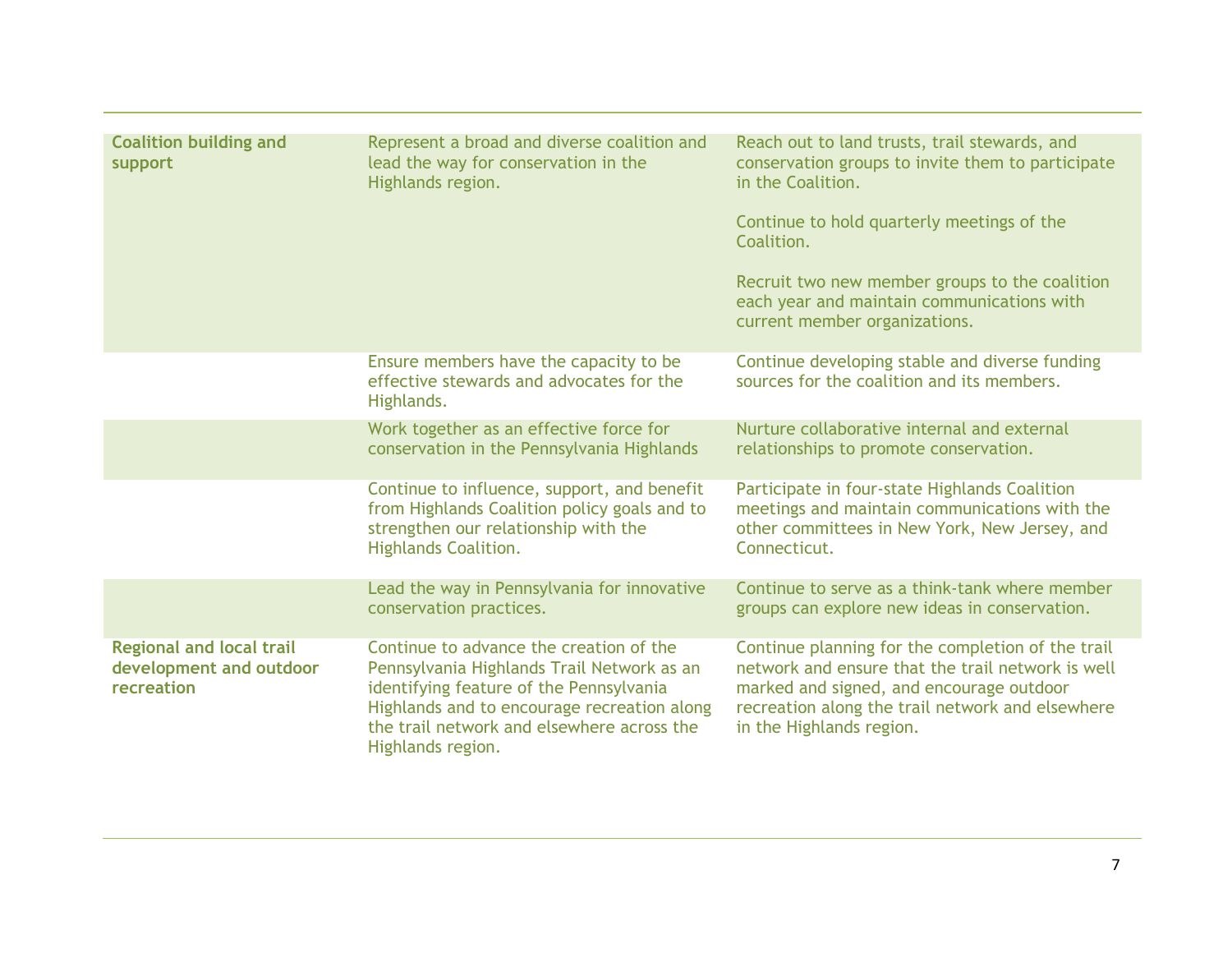Complete a feasibility plan for all segments of the Pennsylvania Highlands Trail Network, including: 1) Riegelsville-Quakertown Region 2) Unami Hills-Perkiomen Trail 3) Perkiomen Trail-Horse-Shoe Trail 4) Horse-Shoe-Lebanon Valley-Conewago Trail 5) Conewago Trail-Mason Dixon Trail 6) Mason Dixon Trail-Appalachian Trail Install a new interpretive kiosk along the trail network annually. Continue leading hikes on the proposed route of the trail network. Develop and lead annual Hike the Highlands, Paddle the Highlands and Critical Treasures trips. Distribute 5,000 Pennsylvania Highlands Recreation Maps and distribute Paddle the Highlands cards at ten regional outdoors retailers. Support and promote the development of additional trails within the Pennsylvania Highlands. Continue to build and strengthen relationships with trail stewards, municipalities, counties, and land conservancies along the proposed route of the Pennsylvania Highlands Trail Network. Continue outreach to Pennsylvania Highlands Trail Network partners. Add as members to the Pennsylvania Highlands Coalition two new county, municipal, land conservancies, or trail steward organizations annually and continue to build and enhance relationships with existing partners.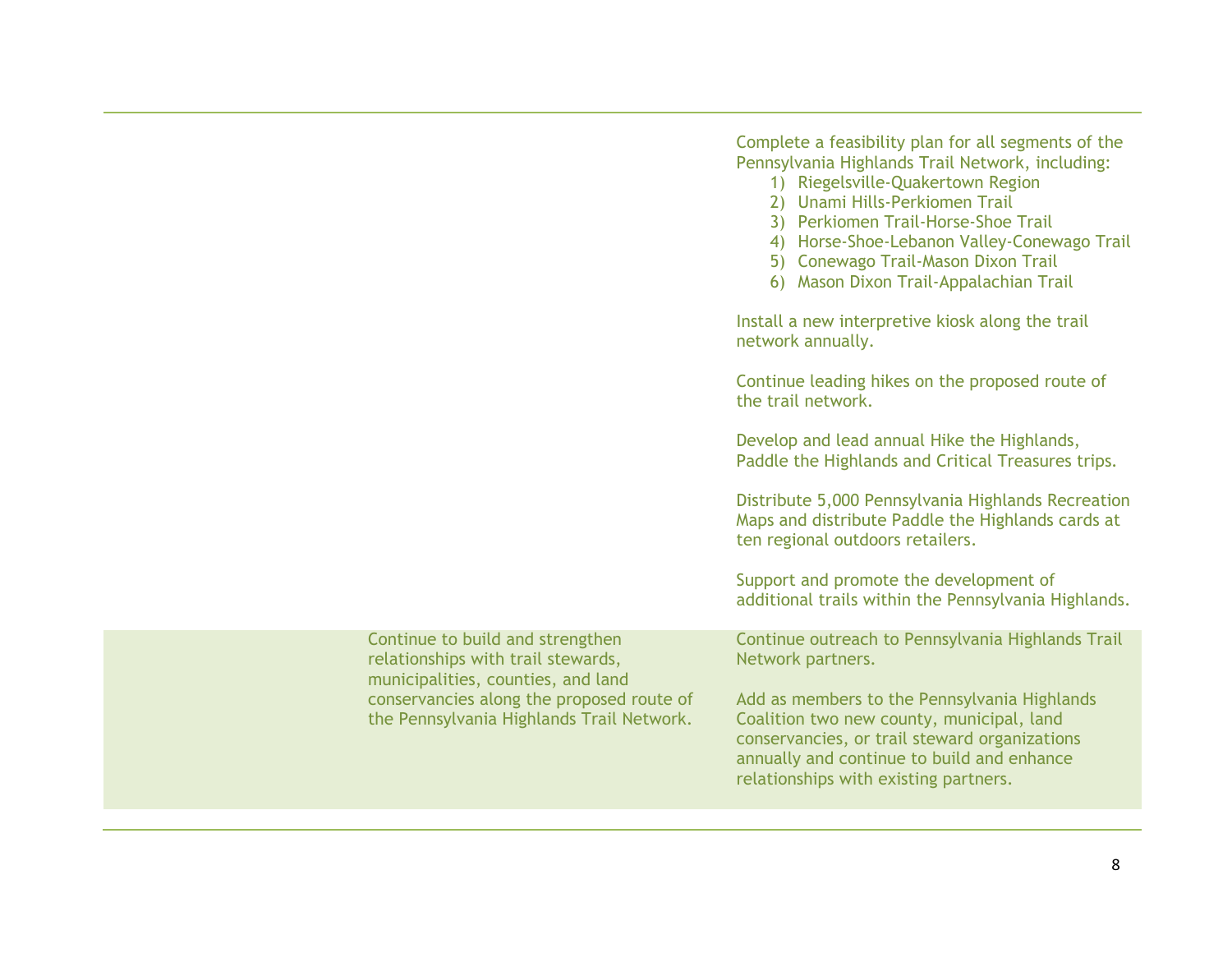| <b>Conservation Landscape</b><br><b>Initiatives</b> | <b>Work alongside Conservation Landscapes</b><br>leaders to advance place-based conservation<br>goals.                                     | Continue partnering with regional Conservation<br>Landscapes through collaborative goal-setting,<br>joint land conservation efforts, and public<br>outreach.<br>Involve Conservation Landscapes in the planning<br>process for the Pennsylvania Highlands Trail<br>Network.<br>Conduct an annual outdoor recreation activity in<br>one of the Pennsylvania Highlands Conservation<br>Landscapes.                                                                                                                                                                                                         |
|-----------------------------------------------------|--------------------------------------------------------------------------------------------------------------------------------------------|----------------------------------------------------------------------------------------------------------------------------------------------------------------------------------------------------------------------------------------------------------------------------------------------------------------------------------------------------------------------------------------------------------------------------------------------------------------------------------------------------------------------------------------------------------------------------------------------------------|
| <b>Outreach and education</b>                       | Educate the public so that they understand<br>the value of the Pennsylvania Highlands and<br>the efforts to protect them.                  | Work with partners to celebrate successes and to<br>generate additional opportunities for the media to<br>report on those successes.<br>Continue to use the branding and outreach<br>materials created through our marketing and<br>branding project to create awareness of the<br>Highlands and the coalition's work.<br>Continue promoting Highlands conservation and<br>recreation through the Hike the Highlands blog.<br>Work with media outlets to secure two<br>Pennsylvania Highlands Coalition-related stories<br>published annually.<br>Reach 50,000 page views on Hike the Highlands<br>blog. |
|                                                     | Educate regional, local, and state decision<br>makers about the importance of the<br>Highlands region and the need for land<br>protection. | Continue connecting member groups decision<br>makers so that they can advocate for regional land<br>protection.                                                                                                                                                                                                                                                                                                                                                                                                                                                                                          |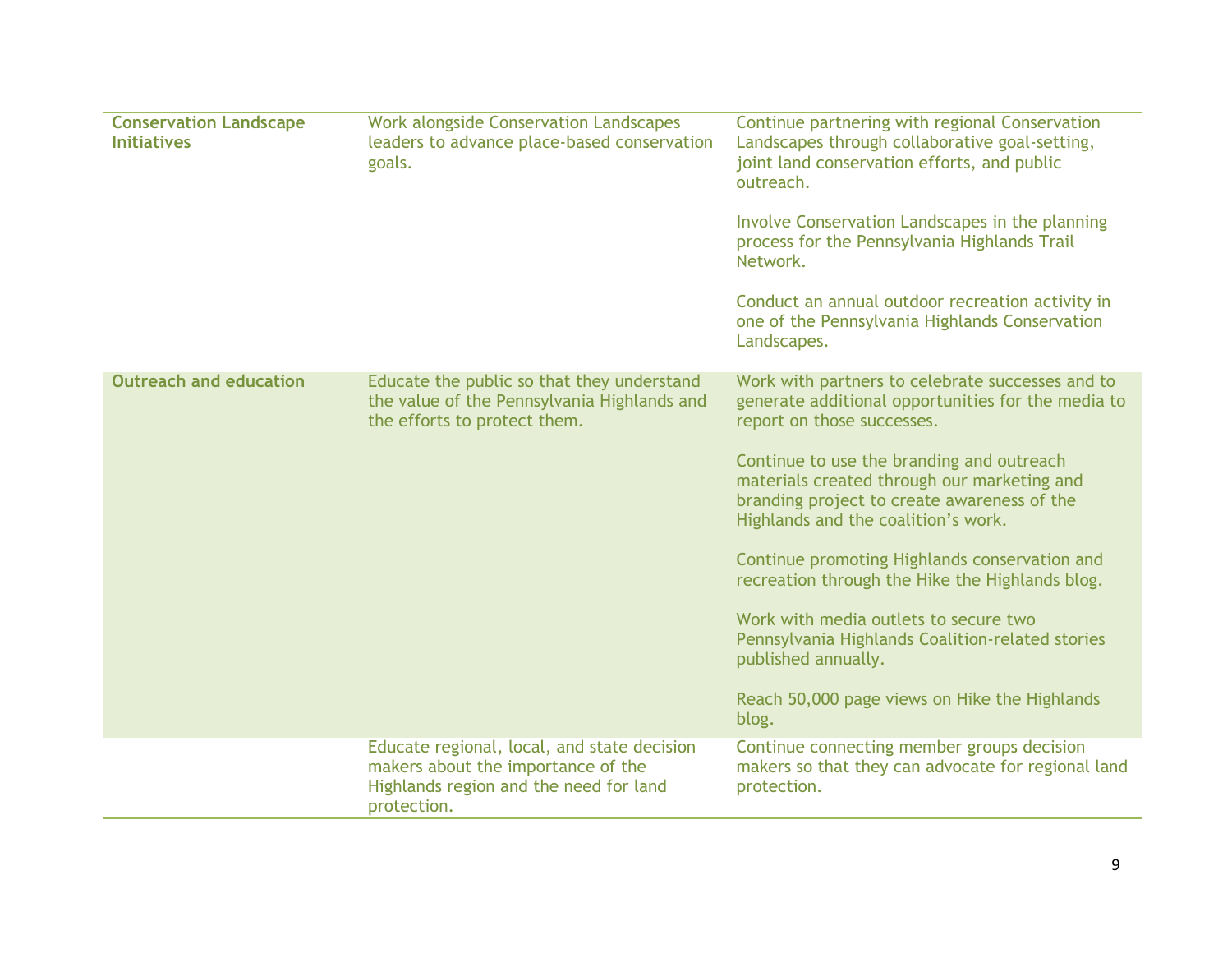#### **Appendix A – Coalition Achievements**

Since 2002, the Pennsylvania Highlands Coalition has been making meaningful progress towards our mission of conserving and connecting the critical lands and natural resources in the Pennsylvania Highlands and promoting their enjoyment through outdoor recreation. The achievements listed below illustrate the many ways we have been reaching, meeting, and exceeding the goals outlined in the 2008 Strategic Plan.

- Received resolutions of support from over 200 municipalities and all 13 counties in the Pennsylvania Highlands region.
- Grown a diverse coalition of over 30 member organizations.
- Put \$2.19 million dollars of Highlands Conservation Act money to work in Pennsylvania, leading to the protection of over 900 acres.
- Seen the number of protected acres rise from 149,808, or less than 8% of the total land in the region, in 2007, to 326,237, or slightly more than 16% of the total land in the region in 2013.
- Created and gave presentations on the PA Highlands to municipal, county and state decision-makers.
- Coordinated a successful mini-grant program and awarded \$22,000 to partner organizations to enable them to educate municipalities in the Highlands. Grant recipients participated in outreach training, and as a result of their meetings, municipalities adopted Environmental Advisory Committees, Land Protection Councils, and even inter-municipal Joint Zoning Plans.
- Published the [Pennsylvania Highlands Conservation Atlas](http://www.outdoors.org/pdf/upload/cons_PAHighlandsAtlas1.pdf) (PDF).
- Made planning information about the Highlands easier to access via the Pennsylvania [Highlands Conservation Information Center,](http://henri.newark.rutgers.edu/phcic/index.html) including the development of a land and trails tracking systems, capturing protected lands and trail mileages at the municipal and county level for the entire region.
- Regularly shared conservation success stories from across the Highlands region.
- Developed and implemented a marketing and branding plan to improve our visibility in the region, including the development of a logo, as well as the printing of [outreach](http://hikethehighlands.outdoors.org/2012/07/new-pennsylvania-highlands-materials.html)  [materials](http://hikethehighlands.outdoors.org/2012/07/new-pennsylvania-highlands-materials.html) such as folders, buttons and hats.
- Published the [Pennsylvania Highlands Greenway study](https://www.outdoors.org/pdf/upload/PA-Highlands-Greenway-Map.pdf) (PDF), identifying core hubs and corridors in the region.
- Published the Pennsylvania Highlands Greenway Map poster.
- Designed Pennsylvania Highlands experiential programming including the online [Water](http://hikethehighlands.outdoors.org/p/interactive.html)  [and You Learning Center.](http://hikethehighlands.outdoors.org/p/interactive.html)
- Developed [Hike the Highlands blog](http://hikethehighlands.outdoors.org/p/interactive.html) to highlight stories about conservation and recreation in the Pennsylvania Highlands region, now featuring over 140 entries, reaching well over 35,000 people and averaging over 1,500 hits per month.
- Launched [Highlands Mobile,](http://highlandsmobile.outdoors.org/) an online, mobile-optimized guide to over 80 parks, trails and recreation sites in the Pennsylvania Highlands.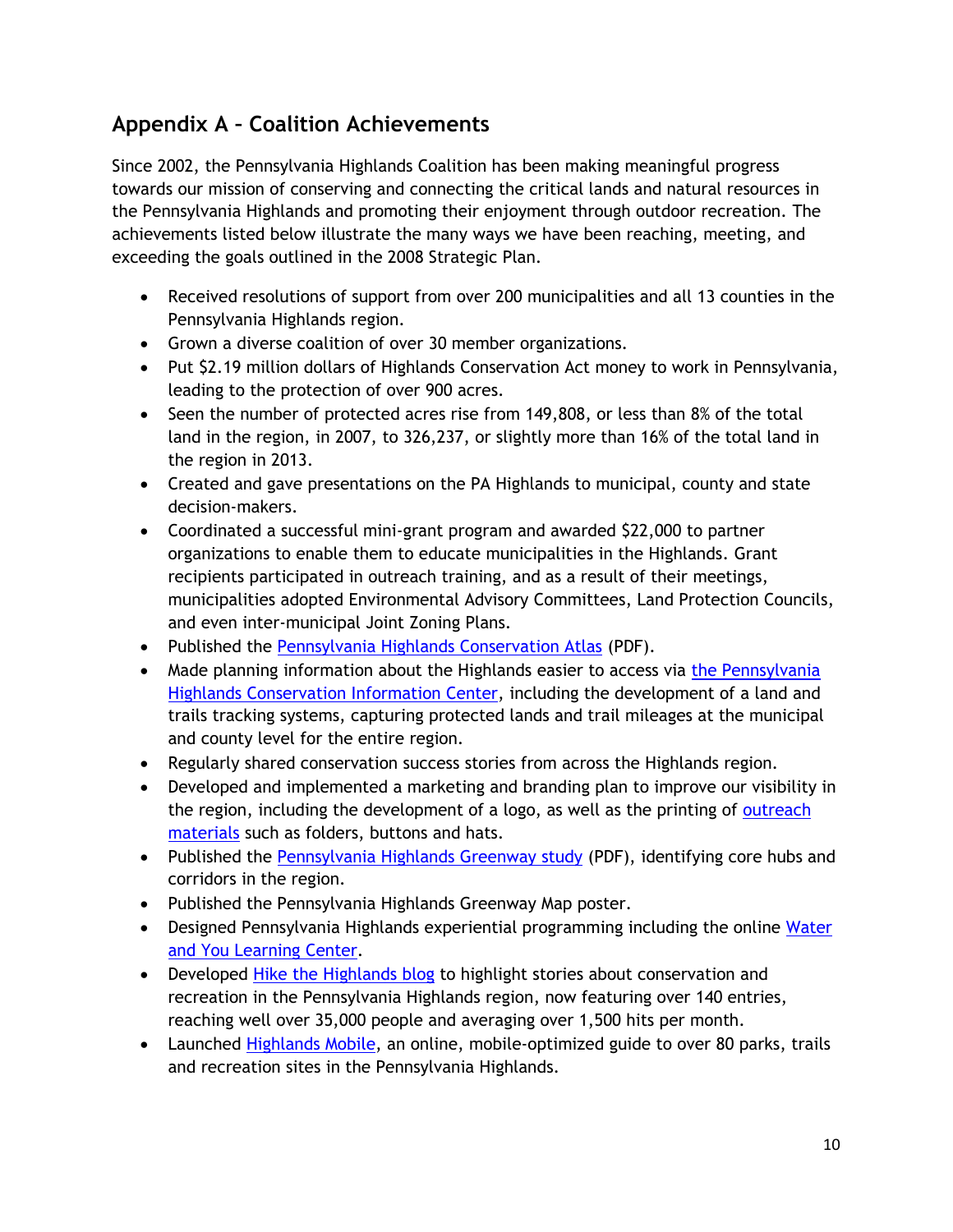- Put over one million dollars of [federal funding](http://hikethehighlands.outdoors.org/2012/01/federal-highlands-funds-protect-oley_12.html) from the Highlands Conservation Act to work in the Pennsylvania Highlands on projects such as the preservation of 600 acres in Oley Hills.
- Coordinated the selection and development of yearly applications for federal Highlands Conservation Act funding.
- Completed a [Feasibility Study](http://www.outdoors.org/pdf/upload/phtn_feasibility_study_report_-5-1-13.pdf) (PDF) for the easternmost portion of the Pennsylvania Highlands Trail Network and have begun working to assess feasibility for the entire 280 miles of the conceptual trail network.
- Developed and [installed](http://hikethehighlands.outdoors.org/2011/08/new-kiosks-in-riegelsville-kick-off_08.html) three [interpretive kiosks](http://hikethehighlands.outdoors.org/2012/06/highlands-kiosk-at-forks-of-delaware.html) along the Pennsylvania Highlands Trail.
- Printed *Hike the Highlands* and *Paddle the Highlands* cards that provide maps and information about dozens of trails and waterways in the Pennsylvania Highlands and distributed them to retailers across the region.
- Conducted dozens of hiking and paddling trips for the public as part of the *Hike the* [Highlands](http://www.outdoors.org/conservation/wherewework/highlands/hikehighlands/highlands-resources.cfm) and [Paddle the Highlands](http://hikethehighlands.outdoors.org/2013/04/get-outside-with-our-new-paddle.html) series.
- Printed and distributed tens of thousands of [Pennsylvania Highlands Recreation Maps.](http://www.outdoors.org/conservation/wherewework/highlands/hikehighlands/highlands-resources.cfm)
- Identified iconic locations in the region and led 20 [critical treasure](http://www.outdoors.org/conservation/wherewework/highlands/critical-treasures-penn-desc.cfm) trips for the public to these locations.
- Developed policy summaries for Pennsylvania Highlands Coalition members on Federal and State conservation funding programs, including: the Land and Water Conservation Fund, Highlands Conservation Act, Keystone Fund, and Growing Greener.
- Researched conservation options for the Pennsylvania Highlands and developed a Conservation Options report and accompanying Conservation Options Technical Manual.
- Met with twelve highlands-region legislators to educate them on the importance of the Highlands region and to advance discussions on state designation of the region and for better land conservation tools.
- Published the Critical Lands Analysis for portions of Bucks, Lancaster and Lebanon [Counties in the Pennsylvania Highlands](http://www.outdoors.org/pdf/upload/Report_Critical_Lands_Water_Resources_Public.pdf) (PDF) looking the relationship between land and water resources.
- Conducted Conservation Feasibility Studies for priority landscapes identified as hubs in the Conservation Atlas [the [Sand Hills](http://www.outdoors.org/pdf/upload/SandHillsPublicReport-090412.pdf) (PDF), [Furnace Hlls](http://www.outdoors.org/pdf/upload/cons-furnace-hills-assess.pdf) (PDF), and Conewago Mountains (April 2014)] to determine highest priority parcels for conservation and to identify possible conservation funding options.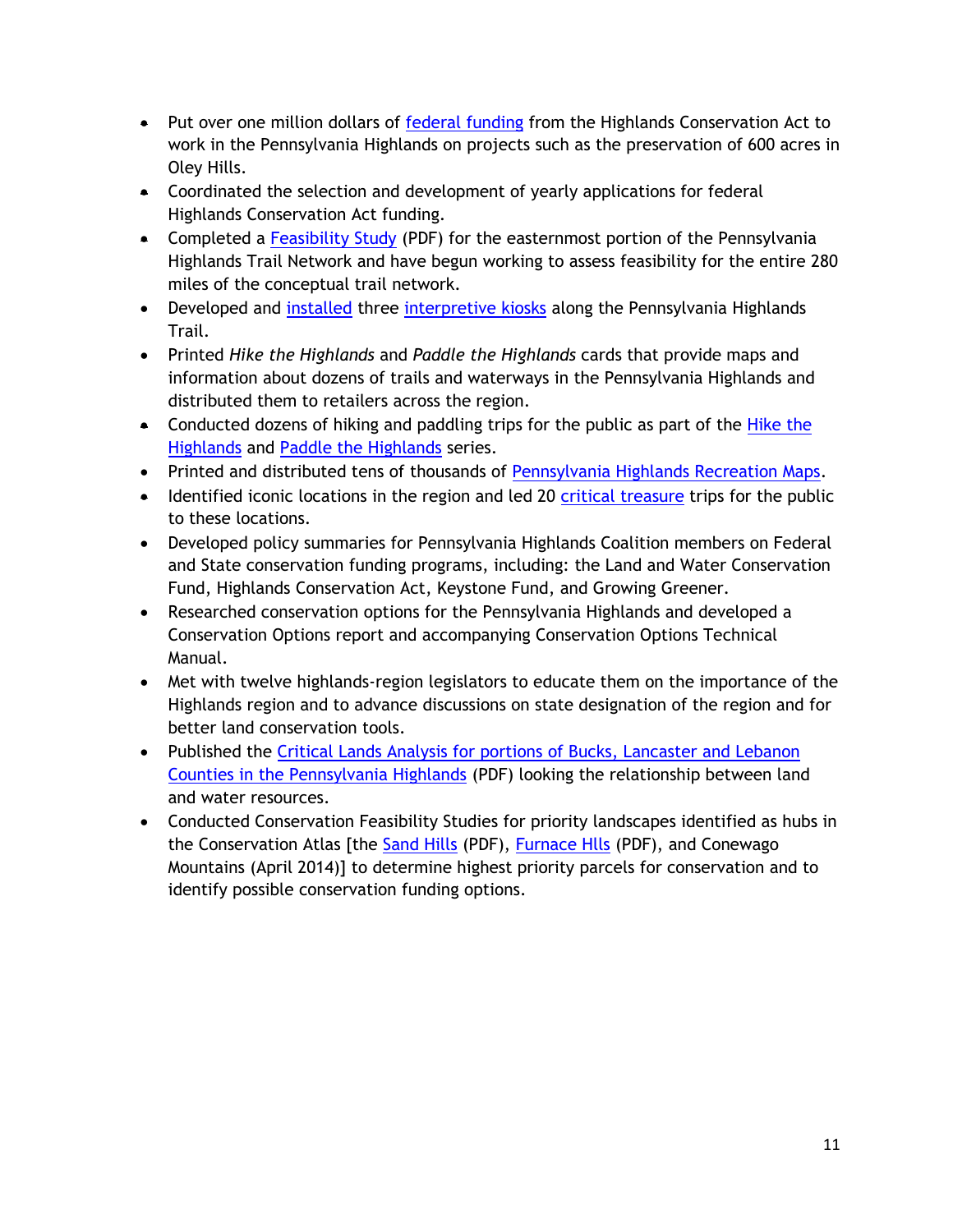#### **Appendix B – Member Groups**

Appalachian Mountain Club Audubon Pennsylvania Berks Conservancy Brandywine Conservancy Cooks Creek Watershed Association Delaware and Lehigh National Heritage Corridor Delaware River Greenway Partnership Farm and Natural Lands Trust of York County French and Pickering Creeks Conservation Trust Green Valleys Association Hay Creek Watershed Association Heritage Conservancy Horse-Shoe Trail Conservancy Keystone Conservation Trust Lancaster County Conservancy Lancaster County Planning Commission Land Conservancy of Adams County Lebanon County Conservation District Lebanon Valley Conservancy Maiden Creek Watershed Association Manada Conservancy Montgomery County Lands Trust Mount Gretna Bird Club National Park Service – Recreational Trails and Conservation Assistance Program Natural Lands Trust Pennsylvania Environmental Council Pennsylvania Association of Watersheds and Rivers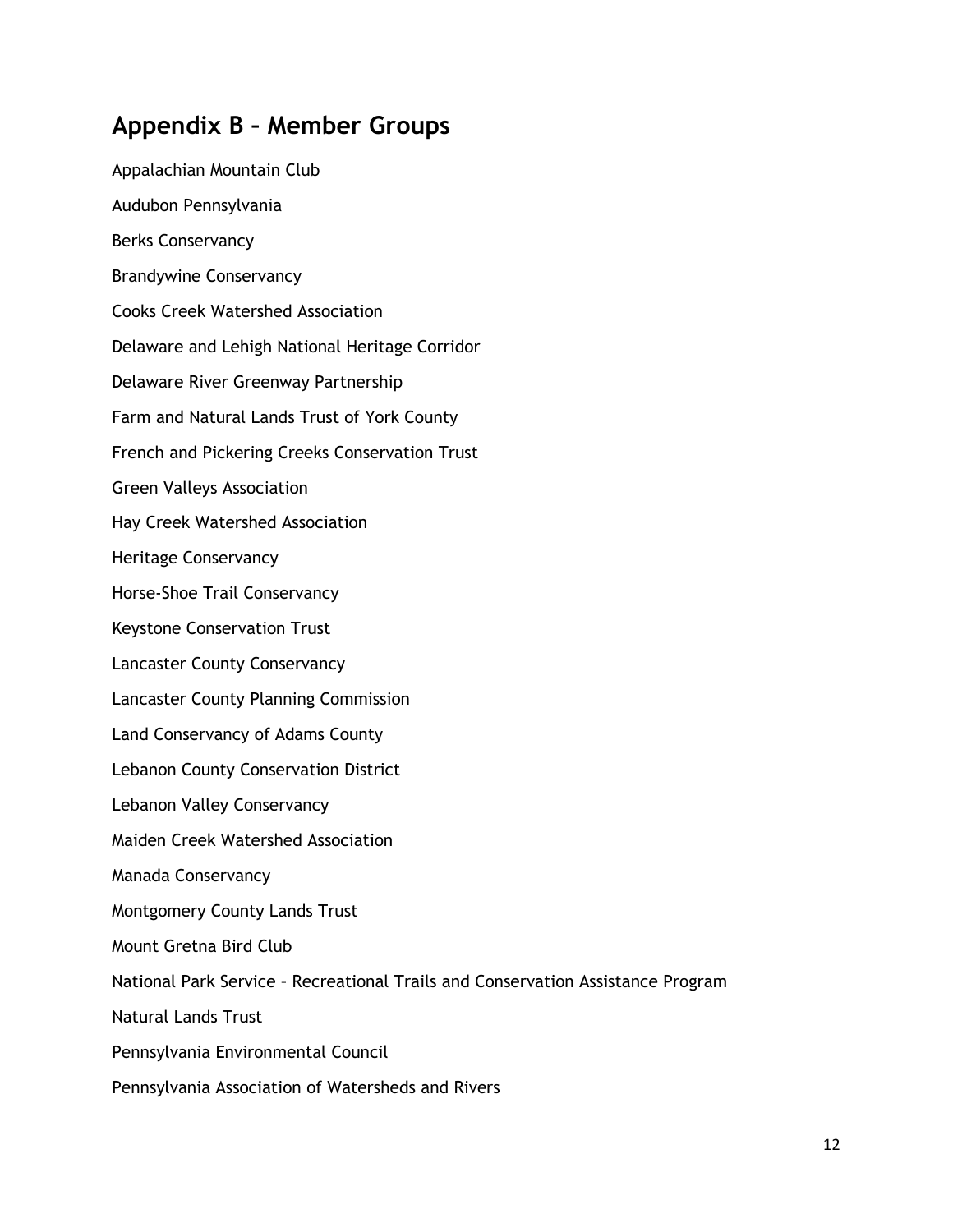Pine Creek Valley Watershed Association Schuylkill Highlands Conservation Landscape South Mountain Conservation Partnership Tinicum Conservancy Wildlands Conservancy The Garden Club of America: Pennsylvania: Wissihickon York County Planning Commission